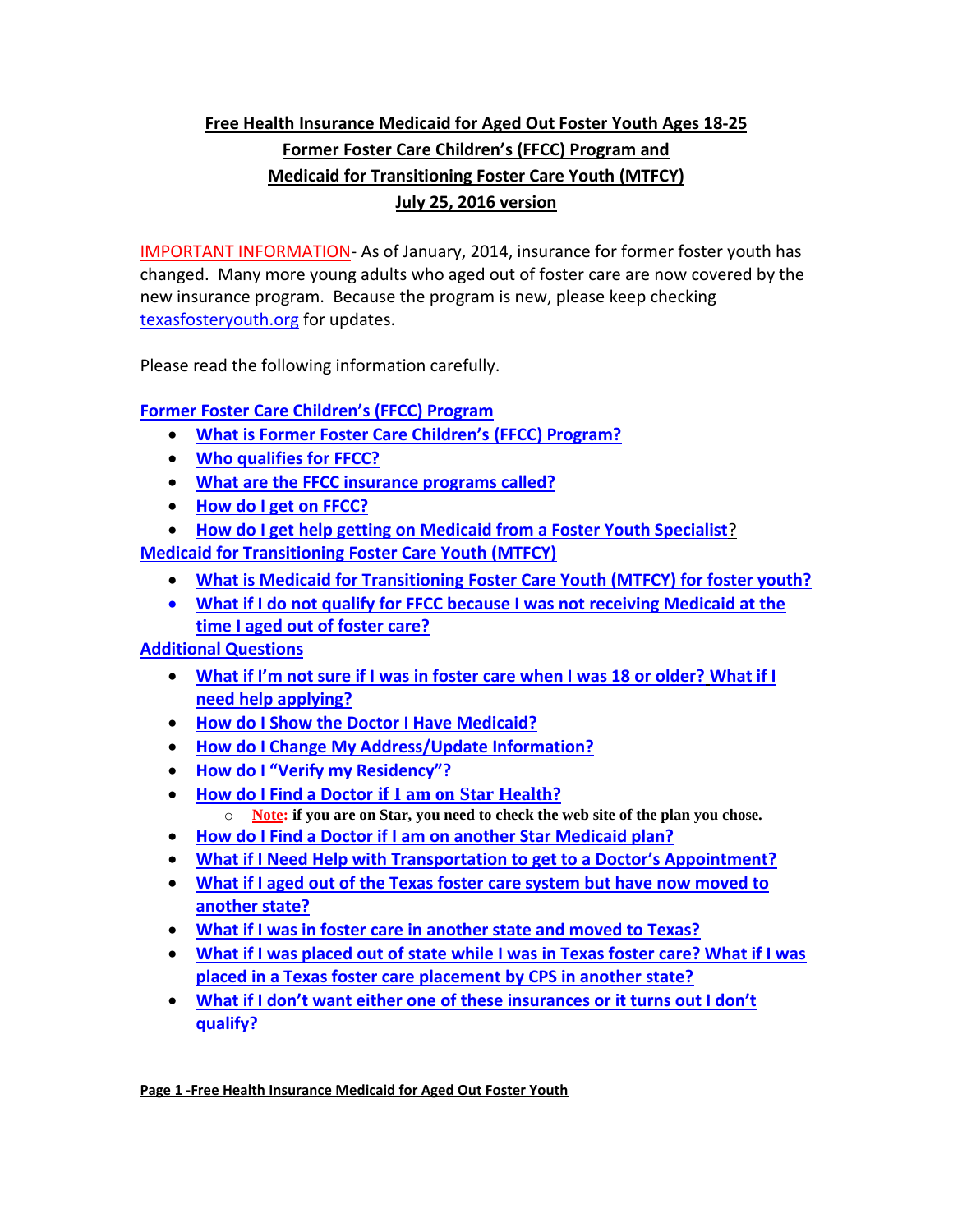**[Who can help me if I have problems getting the health insurance/ Medicaid for](#page-9-1)  [aged out foster youth?/ How do I contact the Texas Foster Youth Justice](#page-9-1)  [Project?](#page-9-1)**

When you are in foster care, your medical care is covered by an insurance program called Star Health-Medicaid. It is a special type of Medicaid for those in foster care. When you age out of foster care you will have to pay for your own medical care, which is very expensive, unless you have insurance. There are two types of special insurance programs for those that have aged out of foster care in Texas.

## <span id="page-1-0"></span>---------------------------------------------------------------------------------------------------------------------

## **Former Foster Care Children's Program**

## <span id="page-1-1"></span>**What is the Former Foster Care Children's (FFCC) Program?**

It is a special Medicaid health insurance program for aged out foster youth.

# <span id="page-1-2"></span>**Who qualifies for FFCC?**

- anyone who has aged out of foster care or the Unaccompanied Refugee Minor Resettlement Program in the state of Texas at age 18 or older;
- are ages 18 up to 26;
- received federally funded Medicaid when they aged out of foster care; and
- meet all other Medicaid eligibility criteria such as U.S citizenship.
	- o What if you are not a U.S. Citizen?
		- If you are a lawful permanent resident (have a green card) or have a certain other specific immigration status, you can get the aged out foster youth insurance until your 21st birthday. But after you turn 21, you may not able to continue getting the aged out foster youth insurance. You can only qualify for it if you have been a lawful permanent resident for at least 5 years and you or your parents have 40 quarters of work history with the Social Security Administration or meet some other very limited requirements. If you become a U.S. citizen, you can qualify for the aged out foster youth health insurance even after you turn 21.

NOTE: This Program has **NO** income, asset, or educational requirements. If you qualify for the FFCC program, you do not need to purchase insurance from the health care [exchange](http://www.healthcare.gov/) or obtain it from your employer.

## <span id="page-1-3"></span>**What are the FFCC insurance programs called?**

The FFCC program has services split into two groups based on age.

 **STAR** *Health* is available for aged out foster youth between the ages of 18-20 but they can switch to STAR. Details of this plan can be found at:

## **Page 2 -Free Health Insurance Medicaid for Aged Out Foster Youth**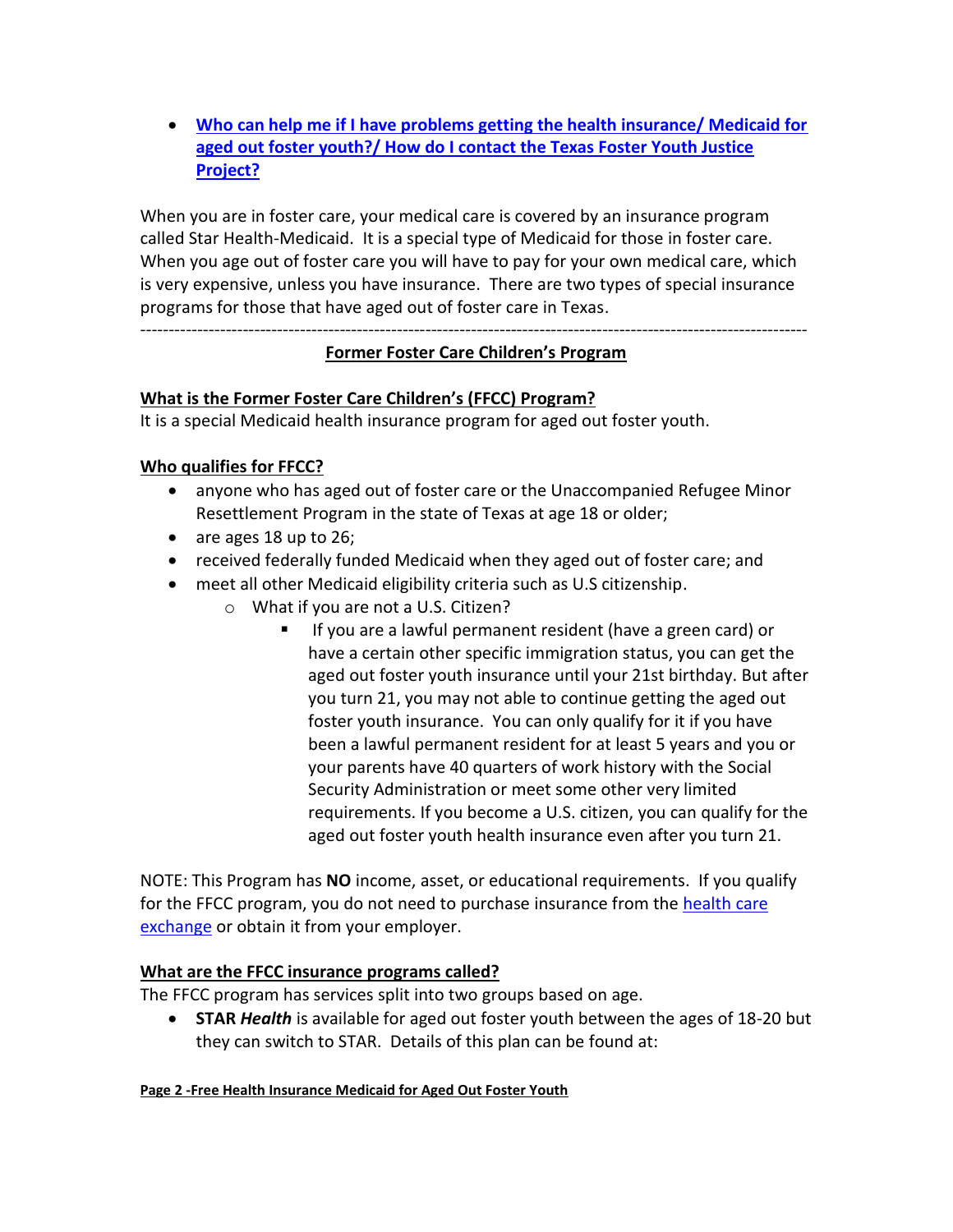[www.dfps.state.tx.us/Child\\_Protection/Medical\\_Services/guide-star.asp.](http://www.dfps.state.tx.us/Child_Protection/Medical_Services/guide-star.asp) Star Health is the same program that covers foster youth. If you are in Star Health, you can use the Superior Health plan.

- Aged out foster youth between 21 and the end of the month of their 26<sup>th</sup> birthday may choose a **STAR** plan of their choice. (**NOTE**- Star is a different program than Star Health.) Details of these plans are available at: [www.hhsc.state.tx.us/medicaid/managed-care/star/client-information.shtml.](http://www.hhsc.state.tx.us/medicaid/managed-care/star/client-information.shtml) When you are in Star, you get to select which health plan you will use.
	- o If you do not get a list of plans to choose from when you are accepted- go to the above link and then call 1-800-964-2777 to choose your plan.

#### <span id="page-2-0"></span>**How do I get on FFCC?**

If you call 2-1-1 to apply for FFCC, you should ask to speak to a *Foster Youth Specialist.* Follow the instruction at *[How do I get help getting on Medicaid from a Foster Youth Specialist](#page-3-0)?*If you don't, you are likely to be given incorrect information.

Apply Online- To apply online, go to [www.yourtexasbenefits.com](http://www.yourtexasbenefits.com/) and select Apply. You will need to set up an account if you have not done so already. Once the form is complete, you will be able to electronically sign it and send it in. There will be two sections where you will be asked to "Pick the programs you want to apply for." Under "Health-care benefits" select "Person who: (1) is age 25 or younger, and (2) was age 18 or older when they were in foster care or the Unaccompanied Refugee Minor's Resettlement Program."

Print out and mail in your application- You also have the choice to print and mail in the applications. There are two different forms. Use the [form H1205 i](https://www.dads.state.tx.us/forms/H1205/)f you are only applying for Medicaid and the [form H1010 i](https://www.dads.state.tx.us/forms/H1010/)f you would like to apply for SNAP (Food Stamps) as well as Medicaid. In Form H1205 check yes for question 17- *Were you in foster care at age 18 or older?* On form H1010, check yes and write your name in for question 4- *Was anyone in foster care when they were age 18 or older?* In Section A **select Adult Not Caring for a Child**. **Do not select Adult Caring for a Child, even if you have a child. Do not select Pregnant Woman, even if you are pregnant.** When you check those boxes, your application will not be considered for FFCC.

**Page 3 -Free Health Insurance Medicaid for Aged Out Foster Youth**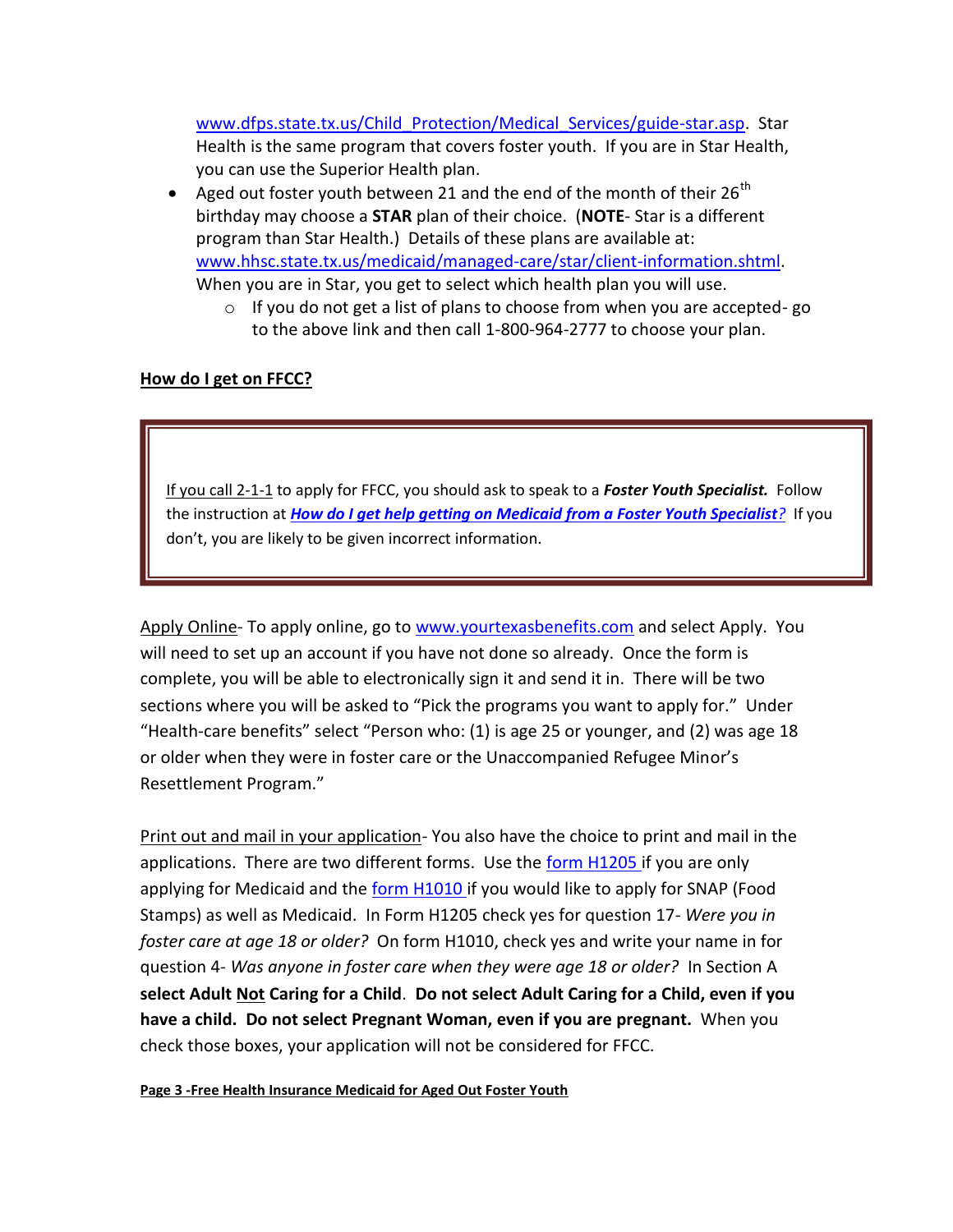You will need to print the form, sign and date it, and gather any other documents listed at the beginning of the forms. Then either mail to: HHSC, P.O. Box 149024, Austin, TX 78714-9968; fax to: 877-447-2839; or take to the closest Texas Benefits office which you can find by calling 2-1-1. If you can't print out the application, you can call 2-1-1 and ask them to send you [form H1205](https://www.dads.state.tx.us/forms/H1205/) o[r form H1010](https://www.dads.state.tx.us/forms/H1010/) so you can fill it out; if the agent at 2-1-1 tells you that you won't qualify, ask for and write down their agent id and insist they send you the form.

Leaving Foster Care- When you leave foster care, you should automatically be referred to the state agency that hands the Medicaid programs for aged out foster youth. It is very important that you let your caseworker know ahead of time that you plan to leave and you give them an address where you can get mail so you will get notices about the Medicaid programs. If you don't get your card or notices within a month of leaving care, you should call your caseworker and PAL worker. You can also apply directly.

## <span id="page-3-0"></span>**How do I get help getting on Medicaid from a Foster Youth Specialist?**

Call 2-1-1- and follow these instructions exactly. Listen to the phone system You can call with someone, like a caseworker, who is helping you with your Medicaid on the phone with you.

- 1) Call 2-1-1 (or 877-541-7905) between 8 a.m. 6 p.m. Central Standard Time Monday – Friday, with the aged out foster youth on the phone with you, call 2- 1-1 (or 877-541-7905).
- 2) Select your language (English is 1).
- 3) Select 2 (State Benefit Programs).
- 4) Select 1 (Help with SNAP. . . Medicaid).
- 5) Select 1 to enter your Social Security Number and date of birth (2 digit month, 2 digit date, 4 digit year – example 01011993) or 2 to enter your case number. If you only know the Social Security number and date of birth enter 2 when it asks for you to enter the case number.
- 6) Select Option 4 (Another Question not already listed).
- 7) Select Option 4 (Question Not Listed).
- 8) Wait for a live person and say "I need to talk to a *Foster Youth Specialist*." Keep asking to speak to the special foster youth Medicaid staff. Ask for a supervisor to assist if necessary.

#### **Page 4 -Free Health Insurance Medicaid for Aged Out Foster Youth**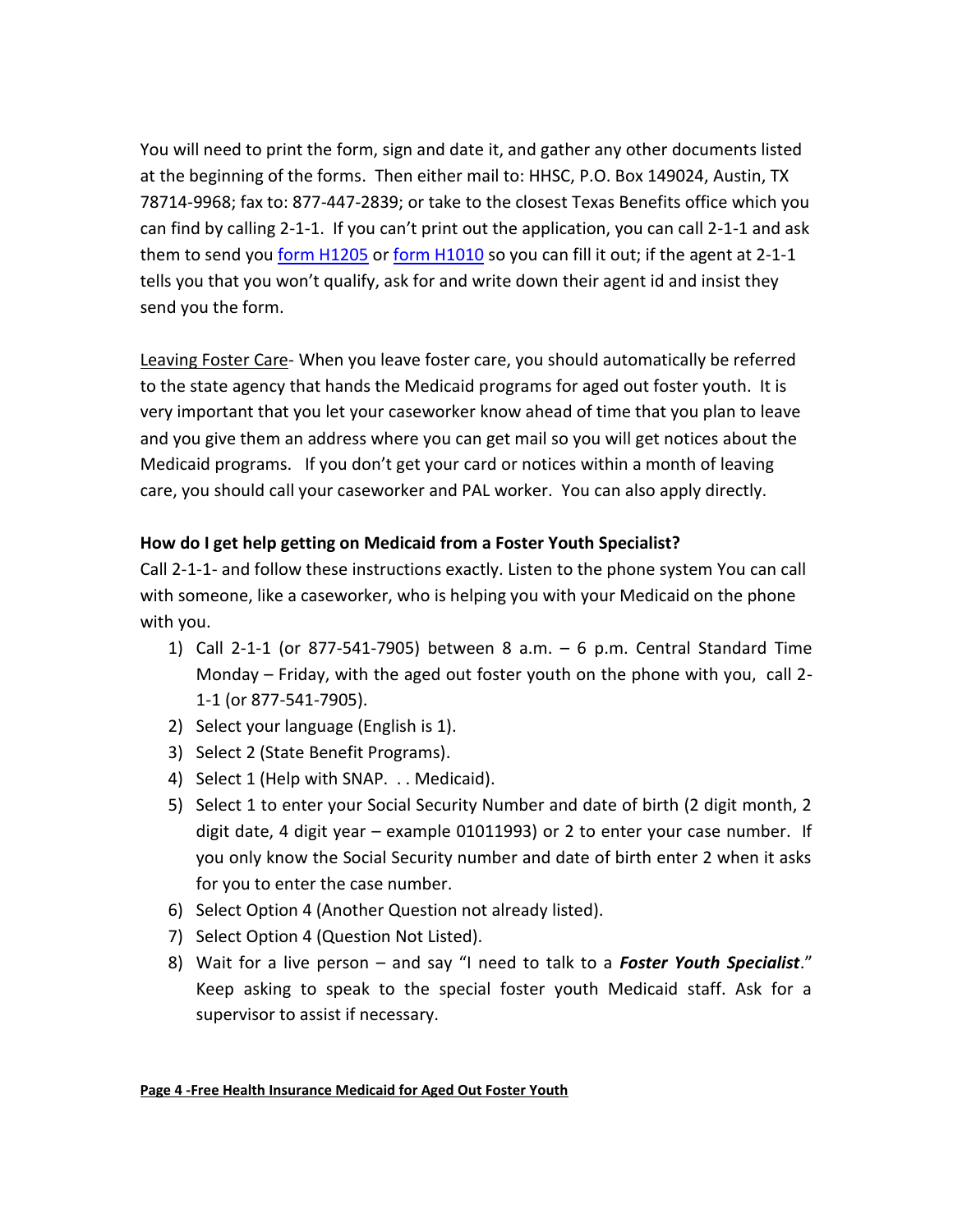*9)* You should reach someone who can assist with your problem. If you don't get helped you can find more information about who can help you in *[Who can help](#page-9-1)  [me if I have problems getting the health insurance/ Medicaid for aged out foster](#page-9-1)  youth?/ How do I contact [the Texas Foster Youth Justice Project?](#page-9-1)*

<span id="page-4-0"></span>--------------------------------------------------------------------------------------------------------------------

#### **Medicaid for Transitioning Foster Care Youth (MTFCY)**

#### <span id="page-4-1"></span>**What is Medicaid for Transitioning Foster Care Youth (MTFCY) for foster youth?**

MTFCY is a health care/health insurance plan for foster youth who were in the Texas foster care system when they turned 18. Prior to January 2014 it covered all aged out foster youth. Now it is the program that covers aged out foster youth who are not eligible for FFCC because they did not have Medicaid when they turned 18. It only provides coverage until the youth's  $21<sup>st</sup>$  birthday.

## <span id="page-4-2"></span>**What if I do not qualify for FFCC because I was not receiving Medicaid at the time I aged out of foster care?**

If you are under the age of 21 and do not qualify for the FFCC program because you were not receiving Medicaid when you turned 18, you may qualify for the Medicaid for Transitioning Foster Care Youth (MTFCY) Program. The most common reason someone was not receiving Medicaid when they turned 18 is because they were in prison, jail or detention. For MTFCY you must meet the income requirements which are much higher than the income requirements for other Medicaid programs. For a family of one, the income limit is \$3,955 per month; for each additional person, add \$1,384. If you get MTFCY, your coverage will end when you turn 21 and you will not qualify for the FFCC program.

<span id="page-4-3"></span>--------------------------------------------------------------------------------------------------------------------- **Additional Questions**

#### <span id="page-4-4"></span>**What if I'm not sure if I was in foster care when I was 18 or older?**

<span id="page-4-5"></span>If you were in foster care the day you turned 18, even if you left your placement that day, then you were in foster care when you were 18 or older. If you were considered to have aged out, had a PAL worker and after care manager, and if you received financial assistance such as Transitional Living Allowance or After Care Room and Board, then you were in foster care when you were 18 or older. If you were living with a relative or in a non-authorized placement but CPS was still monitoring you, then you are probably eligible. You can contact the [Texas Foster Youth Justice Project](http://texasfosteryouth.org/contact) for more help in figuring out if you were in foster care when you were 18 or older.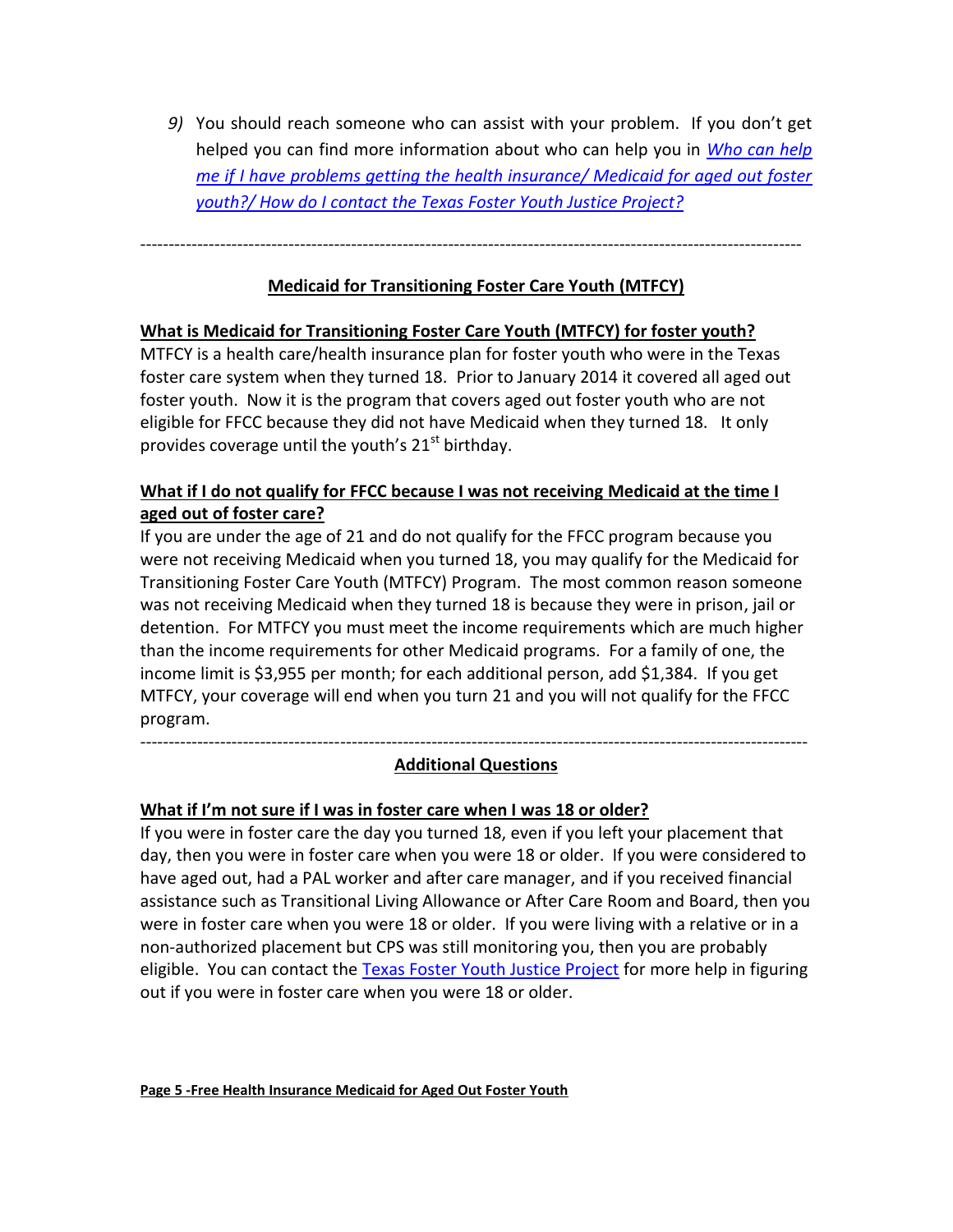## **What if I need help applying?**

You will need to fill out a Case Information Release [form H1826.](https://www.dads.state.tx.us/forms/1826-D/) This will give consent to someone you want to assist you to have 2-1-1 discuss your case with that individual. If you are still having issues and need assistance, you can contact the Texas Foster Youth Justice Project at 877-313-3688.

## <span id="page-5-0"></span>**How do I Show the Doctor I Have Medicaid?**

You will have a Medicaid identification card and a card from your health plan (Superior if you are on Star Health and the provider you chose if you are on Star) that identifies your Primary Care Physician. You need to take these to show the doctor. It is important to update your address so you get your mail and get any cards or other information.

 If you didn't receive your Medicaid identification card or lose it, you need to go to your local Texas Department of Human Services office with identification to request a card and update your address if necessary.

## <span id="page-5-1"></span>**How do I Change My Address/Update Information?**

Call 2-1-1. See [Medicaid Address Update](http://texasfosteryouth.org/download/365/) at [texasfosteryouth.org in the For](http://texasfosteryouth.org/legal-resources/legal-resources-for-youth/medical-issues-health-insurance/)  [Youth/Health Insurance-Medical Section](http://texasfosteryouth.org/legal-resources/legal-resources-for-youth/medical-issues-health-insurance/)**.** You can also follow the instructions at *[How](#page-3-0)  [do I get help getting on Medicaid from a Foster Youth Specialist?](#page-3-0)* **but you don't have to speak to a Foster Youth Specialist to just change your address - so you can ask the first live person you reach.**

- If there is something that can't be resolved by calling 2-1-1 or talking to the people with the Texas Health and Human Services Commission through the 2-1-1 system, have your PAL worker or CPS caseworker email cbs ffche[mtfcy@hhsc.state.tx.us.](mailto:cbs_ffche-mtfcy@hhsc.state.tx.us)
- It is important to immediately update your address with Medicaid with any changes; if the card is returned, you may be taken off of the health plan and will then need to return a renewal application.
- You must qualify for Medicaid and complete a renewal application every year after leaving foster care to continue having the coverage. Don't ignore those forms! Update your address so you get the forms! [If you don't under](#page-3-0)stand the renewal forms, follow the directions at *[How do I get help getting on Medicaid](#page-3-0)  [from a Foster Youth Specialist?](#page-3-0)*
- Also, call your insurance plan whenever you move so they can help you obtain a new doctor/dentist/therapist/psychiatrist (as needed) in your new location. If you are on Star Health, call the Star Health line (866-912-6283). If you are on Star, call the plan you chose.

#### **Page 6 -Free Health Insurance Medicaid for Aged Out Foster Youth**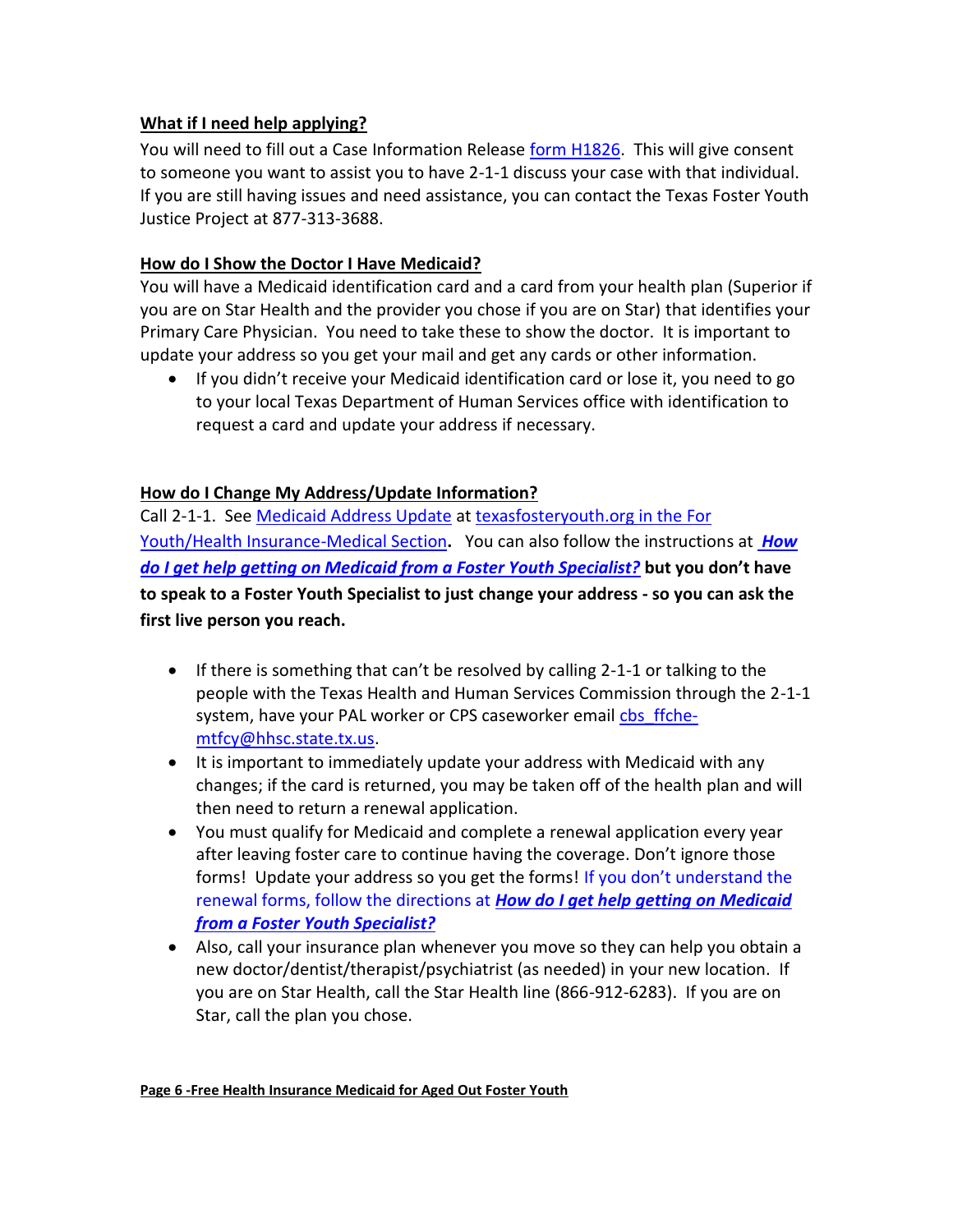## <span id="page-6-0"></span>**How do I "Verify my Residency"?**

Medicaid may send you form saying you have to give them a "verification of your residency." What they want is some documents that show your "home" address. Aged foster youth often don't have documents that show the address where you live. Also, sometime you are living or staying somewhere that you can't get mail at. All that Medicaid really requires is some "proof" that you are living at Texas. If you don't have the documents that show the address where you live or get mail, you can have a nonrelative provide a statement (which can be a letter) about your living situation that can be sent to show your residency for Medicaid.

People who might be able to provide a statement about your situation include:

- Your PAL or Aftercare worker,
- Any agency or shelter you are receiving services from,
- The person you are staying with if they are not related to you,
- A neighbor or friend,
- Someone from your school or job, and
- Anyone familiar with your situation.

Here is some information that should be included in the statement (letter) about your residency:

- The date.
- The name, address and phone number, and name of their agency/company, if they have one,
- Your full name, date of birth and your Medicaid Case number (you can add this after they write the letter),
- Your full name, date of birth and your Medicaid Case number (you can add this after they write the letter).
- that you live in Texas and a short explanation of what they know about your living situation (she is staying with a friend in X town, she is staying with her grandmother in X town, she is homeless and stays at shelters and in a tent in X town).
- If you can receive mail at the address where you stay or receive services, they should list that address, and,
- Their signature,

#### **Page 7 -Free Health Insurance Medicaid for Aged Out Foster Youth**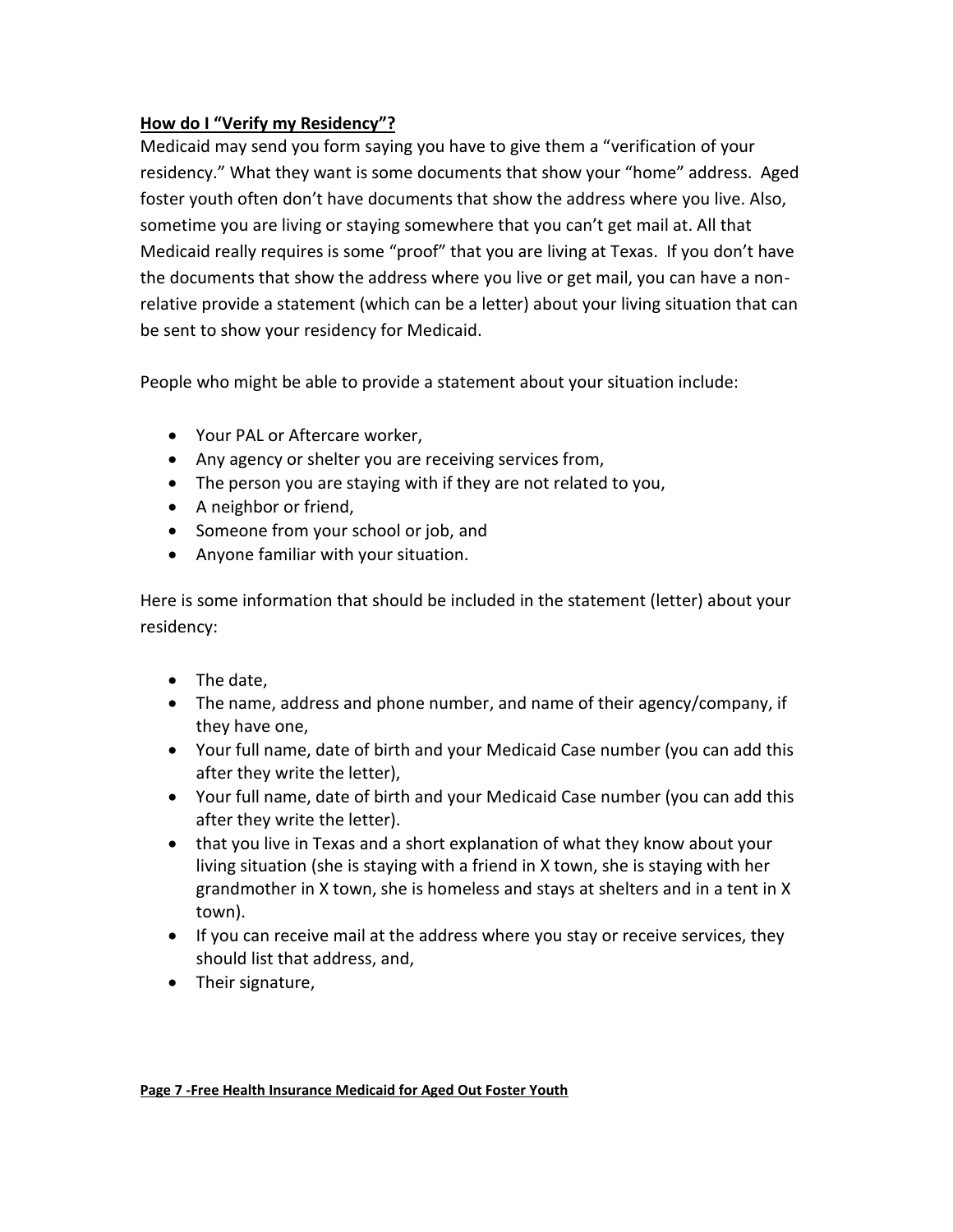You can find a sample letter at [texasfosteryouth.org in the For Youth/Health Insurance-](http://texasfosteryouth.org/legal-resources/legal-resources-for-youth/medical-issues-health-insurance/)[Medical Section.](http://texasfosteryouth.org/legal-resources/legal-resources-for-youth/medical-issues-health-insurance/)

## **How do I Find a Doctor if I am on Star Health?**

- **Note: if you are on Star, you need to check the web site of the plan you chose. If you are on Star Health/ Superior, see below.**
- Click on link to see a list of [Health Care Providers](http://www.fostercaretx.com/find-a-provider/) and then select region you live in located at the right of the page.
	- o <http://www.fostercaretx.com/find-a-provider/>
- You can call the Star Health line (866-912-6283) to get more information on providers in your area.
- You need to check with a provider and make sure they really take Star Health. Sometimes they no longer take it or don't provide the services Star Health says they do. When asking a provider if they accept STAR Health, be sure to use the words "STAR Health" and ask about the foster care health insurance. Asking if they receive "STAR" or "Superior" means something different to providers and you might not receive the correct answer.
- It can be difficult to find a provider that takes Star Health because there is a shortage of many types of providers in many areas of the state. You should start looking for a provider long before you need to see doctor. If you know you will be moving to a new area, start looking as soon as you know you will move. If you can't find one, ask Star Health for a **SERVICE MANAGER** in the Foster Care department.

## <span id="page-7-0"></span>**How do I Find a Doctor if I am on another Star Medicaid plan?**

You should be provided a medical card from your Health Plan Provider. There should be a number on the back that you can call and they will provide you with some doctors in your area. Another option to finding a doctor with the plans provided is to do a google search. An example is if you have Sendero Health Plans- do a search for: Sendero Health Plans providers. This first link is to www.senderohealth.com/find doctor. This should work with most health plans.

## <span id="page-7-1"></span>**What if I Need Help with Transportation to get to a Doctor's Appointment?**

Medicaid has a transportation assistance program for all plans. You must make arrangements 5 days in advance for gas reimbursement and 2 days in advance for transportation assistance. Call 1-855-687-4786 (Houston/Beaumont area), 1-855-687- 3255 (Dallas/Fort Worth area), or 1-877-633-8747 (all other areas) to make arrangements. Don't wait until the last minute to try to figure out how you will get to your appointment.

You can get reimbursement for gas.

#### **Page 8 -Free Health Insurance Medicaid for Aged Out Foster Youth**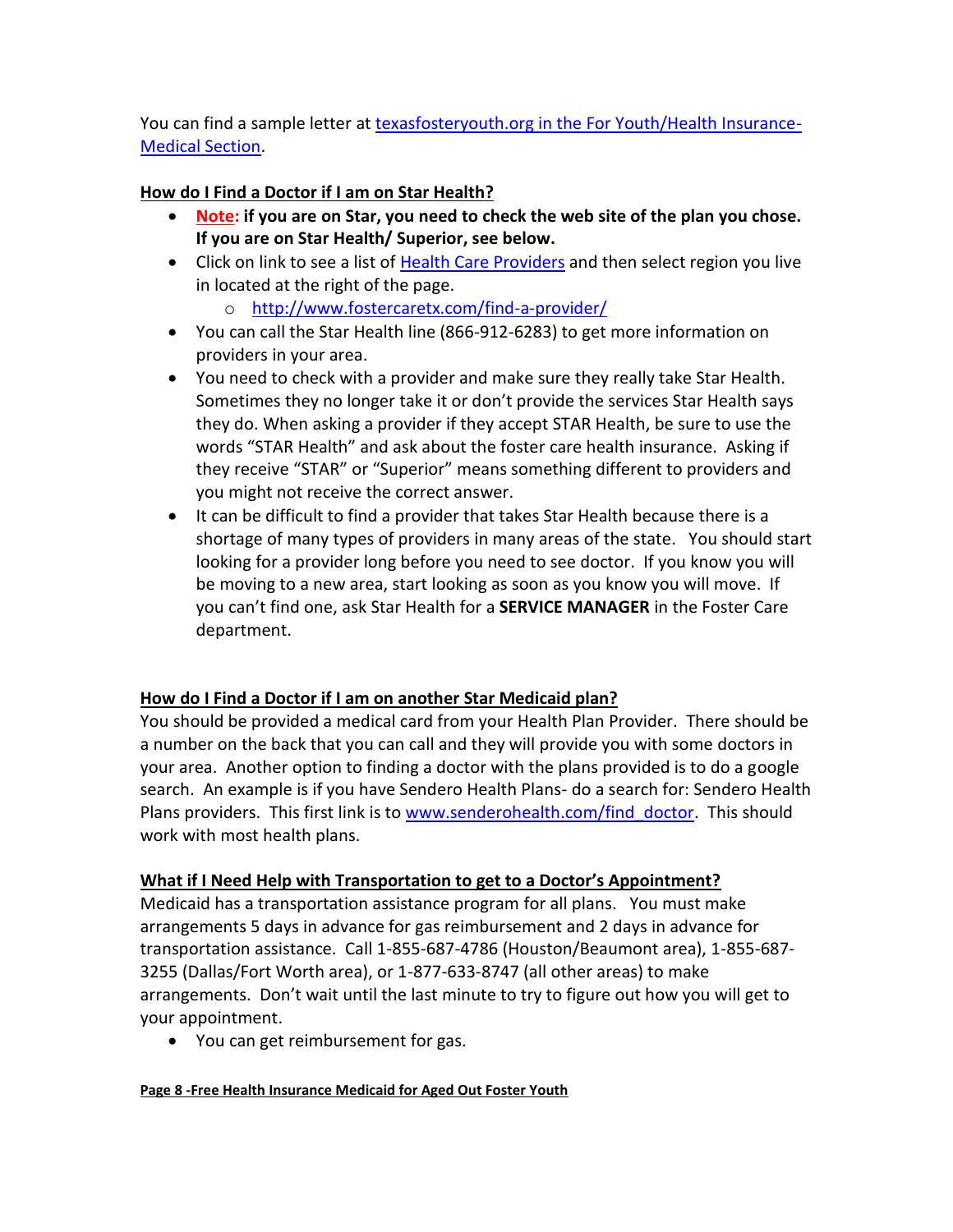- o Must be pre-approved.
- o Driver (it can be someone other than you, including a relative, neighbor or a friend) must fill out an Individual Driver Registration form (Form 3101) and have a current driver's license, license plates, inspection sticker, and car insurance.
- o Only works if person driving is using a personal car; cannot be a car owned by a non-profit organization, doctor's office, service organization or association.
- o Call the Medical Transportation Program at 1-877-633-8747 to get preapproval and to get Form 3101.
- Other forms of transportation
	- o If near a bus line, you may have a bus ticket issued to you unless you have a car or live with your foster parents who have a vehicle.
	- $\circ$  You can also get a contractor ride where someone will come and pick you up when public transportation is not available.

Call the Medical Transportation Program at 1-877-633-8747 to get information on having a bus ticket sent to you or getting a contractor ride.

# <span id="page-8-0"></span>**What if I aged out of the Texas foster care system but have now moved to another state?**

Texas aged out foster youth insurance will not cover you if you live outside of Texas. You should check out what benefits are available in the state you are in. Some states have coverage for aged out foster youth from other states. You can visit [www.childwelfare.gov/fostercaremonth/more/contacts/s](https://www.childwelfare.gov/fostercaremonth/more/contacts/)elect the state and contact the coordinator for that state. You can also consider other health insurance options discussed in *[What if I don't want either one of these insurances or it turns out I don't](#page-9-0)  [qualify?](#page-9-0)*

## <span id="page-8-1"></span>**What if I was in foster care in another state and moved to Texas?**

Texas does not provide aged out foster youth Medicaid to someone who aged out in another state, unless you were under the conservatorship of Texas' CPS when you aged out of care and were placed in the other state under the Interstate Compact on the Placement of Children (IPCC).

# <span id="page-8-2"></span>**What if I was placed out of state while I was in Texas foster care? What if I was placed in a Texas foster care placement by CPS in another state?**